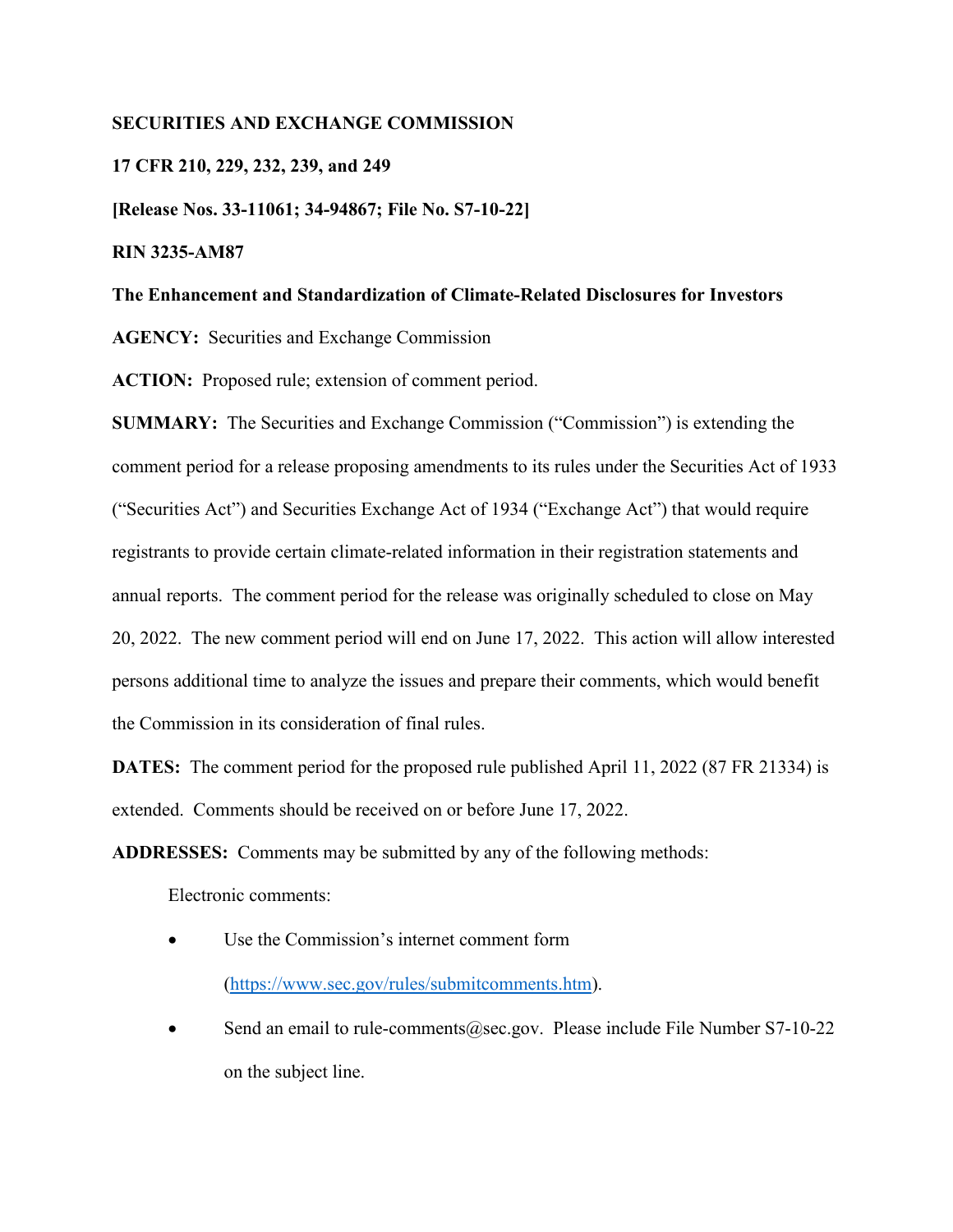Paper comments:

Send paper comments to Vanessa A. Countryman, Secretary, Securities and Exchange Commission, 100 F Street NE, Washington, DC 20549-1090.

All submissions should refer to File Number S7-10-22. This file number should be included on the subject line if email is used. To help the Commission process and review your comments more efficiently, please use only one method of submission. The Commission will post all comments on the Commission's website (https://www.sec.gov/rules/proposed.shtml). Comments are also available for website viewing and printing in the Commission's Public Reference Room, 100 F Street NE, Washington, DC 20549 on official business days between the hours of 10 a.m. and 3 p.m. Operating conditions may limit access to the Commission's Public Reference Room. All comments received will be posted without change. Persons submitting comments are cautioned that we do not redact or edit personal identifying information from comment submissions. You should submit only information that you wish to make available publicly.

Studies, memoranda, or other substantive items may be added by the Commission or staff to the comment file during this rulemaking. A notification of the inclusion in the comment file of any such materials will be made available on our website. To ensure direct electronic receipt of such notifications, sign up through the "Stay Connected" option at www.sec.gov to receive notifications by email.

**FOR FURTHER INFORMATION CONTACT:** Elliot Staffin, Special Counsel, Office of Rulemaking, at (202) 551-3430, in the Division of Corporation Finance; or Anita H. Chan, Professional Accounting Fellow or Shehzad K. Niazi, Deputy Chief Counsel, in the Office of the